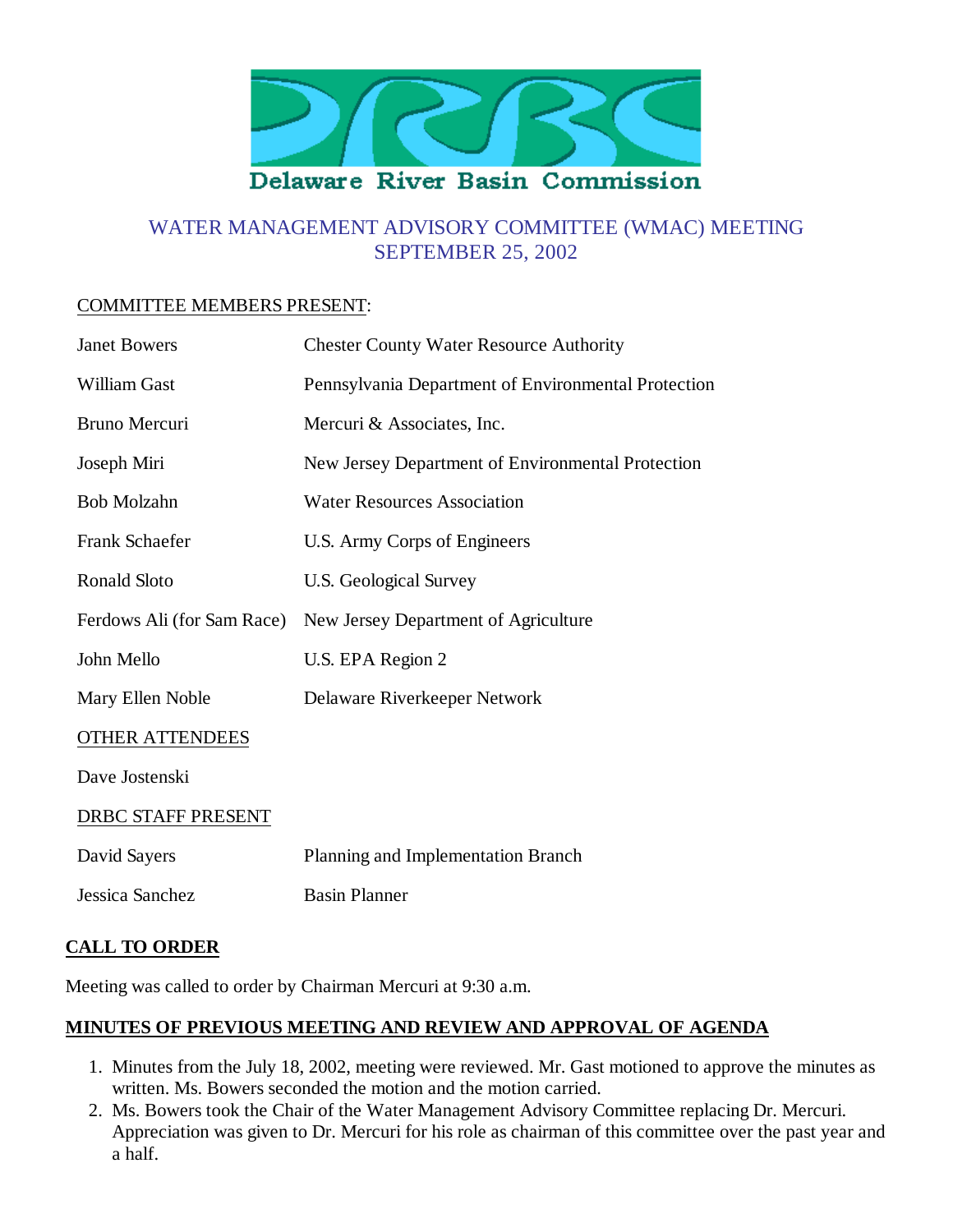A motion was made to accept today's agenda. Mr. Miri motioned to approve the agenda as written. Dr. 3. Mercuri seconded the motion, the motion carried.

# **IRP ISSUES -- COMMITTEE TO APPROVE AMENDED IRP GUIDELINES**

- 1. Ms. Bowers noted that three sets of comments were received (in April 2002) from various interested parties regarding DRBC draft IRP guidance. Over the past few months the IRP Subcommittee has worked with DRBC Staff to develop responses to these letters and create a single document that would summarize responses to all the comments.
- 2. The IRP Subcommittee met and reviewed response documents prepared by DRBC staff. DRBC staff took the input from the subcommittee and revised the response documents accordingly. Based on comments received there will be three revisions made to the IRP guidance document.
- The WMAC was asked to review these revisions which included (2) minor text changes and a flow 3. chart. The committee agreed with the recommended revisions. Mr. Sloto suggested that an explanation of the acronyms used in the flow chart be incorporated on the page. Ms Bowers suggested adding a footer to the page with the name of the document and date. (These minor amendments were made by DRBC staff during the break for lunch.)
- A motion was made by Dr. Mercuri that the committee approve the revisions and that they should be 4. incorporated into the IRP Document. Mr. Sloto seconded the motion. Motion passed.

#### **COMPREHENSIVE PLAN UPDATE AND REVIEW -- REVIEW PROGRESS OF THE SUSTAINABLE USE SUBCOMMITTEE AND REPORT ON OTHER COMP PLAN DEVELOPMENTS (SANCHEZ/SAYERS/ALL)**

Ms. Sanchez presented the following overview:

- 1. A copy of the letter from Carol Collier to the Watershed Advisory Council explaining where we are in the Comprehensive Planning process was distributed and discussed.
- 2. Ms. Sanchez noted that most committees have nearly wrapped-up their assignments. A decision has been made to collect everything back from the various committees at whatever point they are at, to pull it back together again and try to cross-reference pieces, tie those linkages into other committees, and review it. The aim is to put this together and possibly have a revised draft of the goals and objectives document out at the end of November to the committees.
- 3. The next Watershed Advisory Committee meeting is scheduled for January 14th and 15th. Ms. Sanchez noted that DRBC needs to look over the plan to satisfy requirements set out in the Compact for DRBC's own Comprehensive Plan. Ms. Noble questioned whether this plan was a plan for the Basin or a plan for DRBC. Ms. Sanchez replied that originally she understood there would be two separate plans. Now it seems DRBC is hoping that the one plan will serve the two purposes. This confused committee members. Dr. Miri noted that such a change had not been communicated in writing, adding that bringing the overall plan to reality obviously involved more than just DRBC and, therefore, there needed to be a distinction between what is to be done by DRBC and what to be done by others. Mr. Gast requested input from Ms. Bush or Ms. Collier to clarify the situation. Ms. Bowers understood that the Committees were working on the development of a Basin-wide Comprehensive Plan which is a voluntary policy setting document that all stakeholders in the Basin, including DRBC, look towards to revise their own policies. The request was made to relay these comments back to DRBC Management. Ms. Bowers requested research on the initial resolution from the Commissioners establishing the WAC and the direction for the Comprehensive Plan. Further discussion on this topic was postponed.

**DRAFT Goals and Objectives assigned to the Sustainable Use Group** *Italic* **= added work;** *strikeout* **= word removed**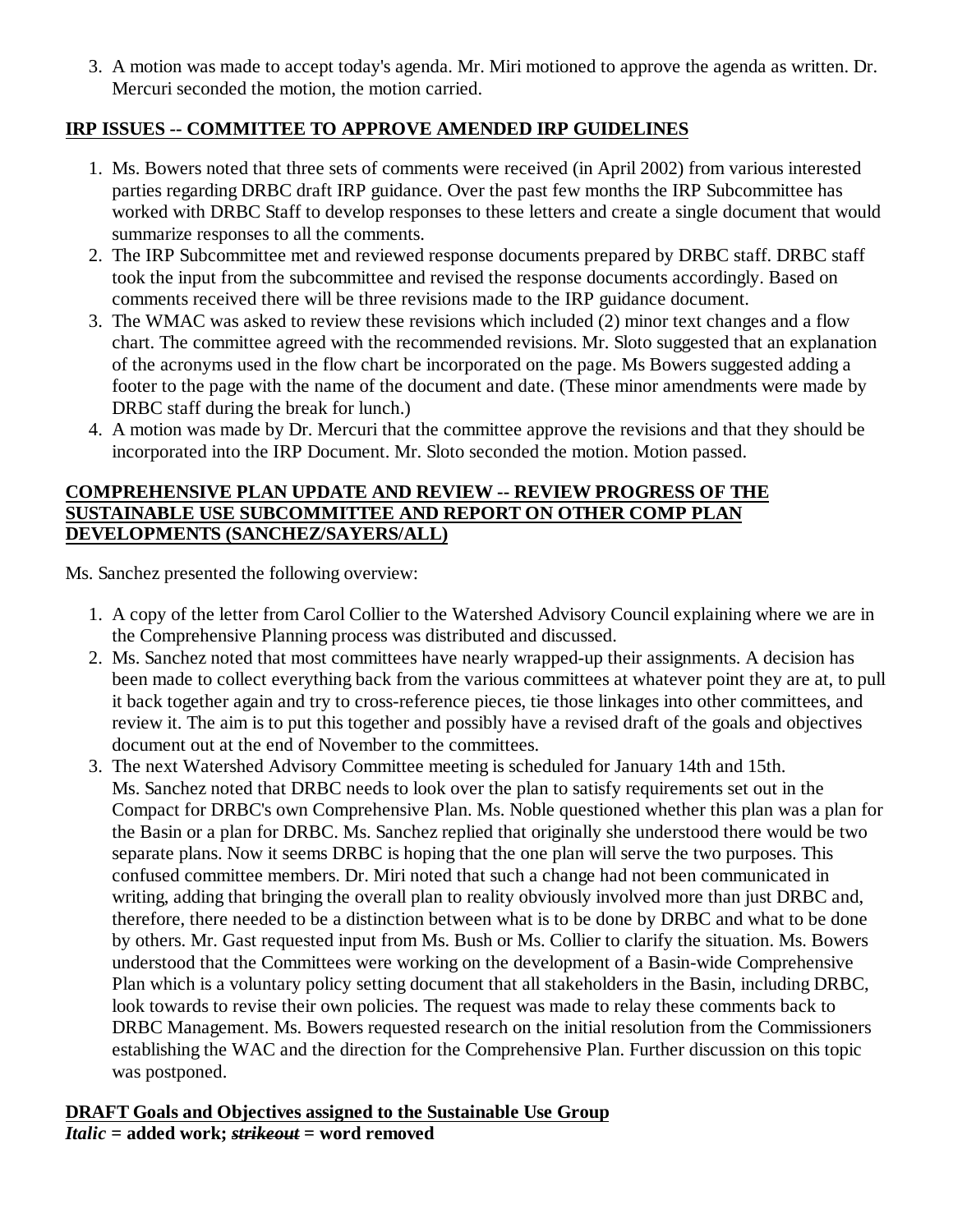The committee agreed the KRA1 language looked appropriate.

# **GOAL No. 1**

The Committee approved the goal language and language from objectives 1.1.A to 1.1.D.

The committee worked on the following text for 1.1.E, which was an outcome of previous meetings: Maintain or reduce volume of imports to and exports from the Basin and *among* component watersheds. Dr. Miri was not happy with this objective language and did not wish to get this promulgated as having the blessing of the committee. Mr. Gast added that this language was probably too restrictive for the Commission to adopt -- using these words the Commission would have to decline many applications from public water suppliers. Dr. Mercuri noted that, as the objective currently reads, it is inconsistent with the IRP guidelines which encourage the consideration of transfers of water between watersheds as an option for augmenting supplies. Dr. Miri stated that the goal of trying to maintain the integrity of every watershed was okay but that we can't just go "cold turkey" on the issue of transfers. Ms. Bowers noted that we don't want to rule out transfers and therefore need to put more flexibility in the language.

# The committee revised the wording to: *Implement a program to manage future and expanded imports to and exports from the basin and also its component watersheds to minimize environmental impacts.*

The committee noted that the issue of scale is an obstacle to finding the appropriate wording for this objective. The committee asked if the water budget scale applied to other references to watersheds.

# **GOAL No. 2**

Consensus of the committee was to break up these objectives 1.2.A and 1.2.B into three steps which were:

- 1. Determine the requirements;
- 2. Develop the targets (it is likely that targets are not the same as requirements);
- 3. Implement the strategies to achieve the targets.

1.2.A By 2004 have determined the instream flow and estuary freshwater inflow requirements to the extent feasible (quality, quantity and timing, duration, frequency and rate-of-change of flows) to support healthy aquatic ecosystems.

1.2.B By 2010, develop and implement achievable flow targets (based on requirements determined in 1.2.A) to meet, *to the extent possible,* instream flow and freshwater inflow requirements of aquatic ecosystems. (Note: there may be some circumstances in which implementation cannot be achieved by 2010.)

The committee members agreed to leave the re-wording of the objectives to the DRBC staff. DRBC will work on these objectives and will then later (December) present this re-wording to this Committee.

Ms. Noble asked about the Instream flow meeting involving Mr. Leroy Young from the Pennsylvania Fish and Boat Commission. There will be meeting on Friday 9/27/02, at DRBC with Mr. Young, and representatives of all the States, and Cornell University. The committee asked Mr. Sayers to email to the group the minutes from the meeting.

# **GOAL No. 3**

The committee approved the goal language and made the following amendments to the objectives:

1.3.A ensure that adequate supplies of water are available for projected public water supply and self-supplied domestic, commercial, industrial, recreational and agricultural **irrigation** water demands under normal hydrologic conditions through 2030 while protecting aquatic ecosystems.

1.3. B For future droughts ensure the equitable apportionment of water supplies for essential domestic, municipal, industrial, agricultural uses and aquatic ecosystems and strengthen coordination among the four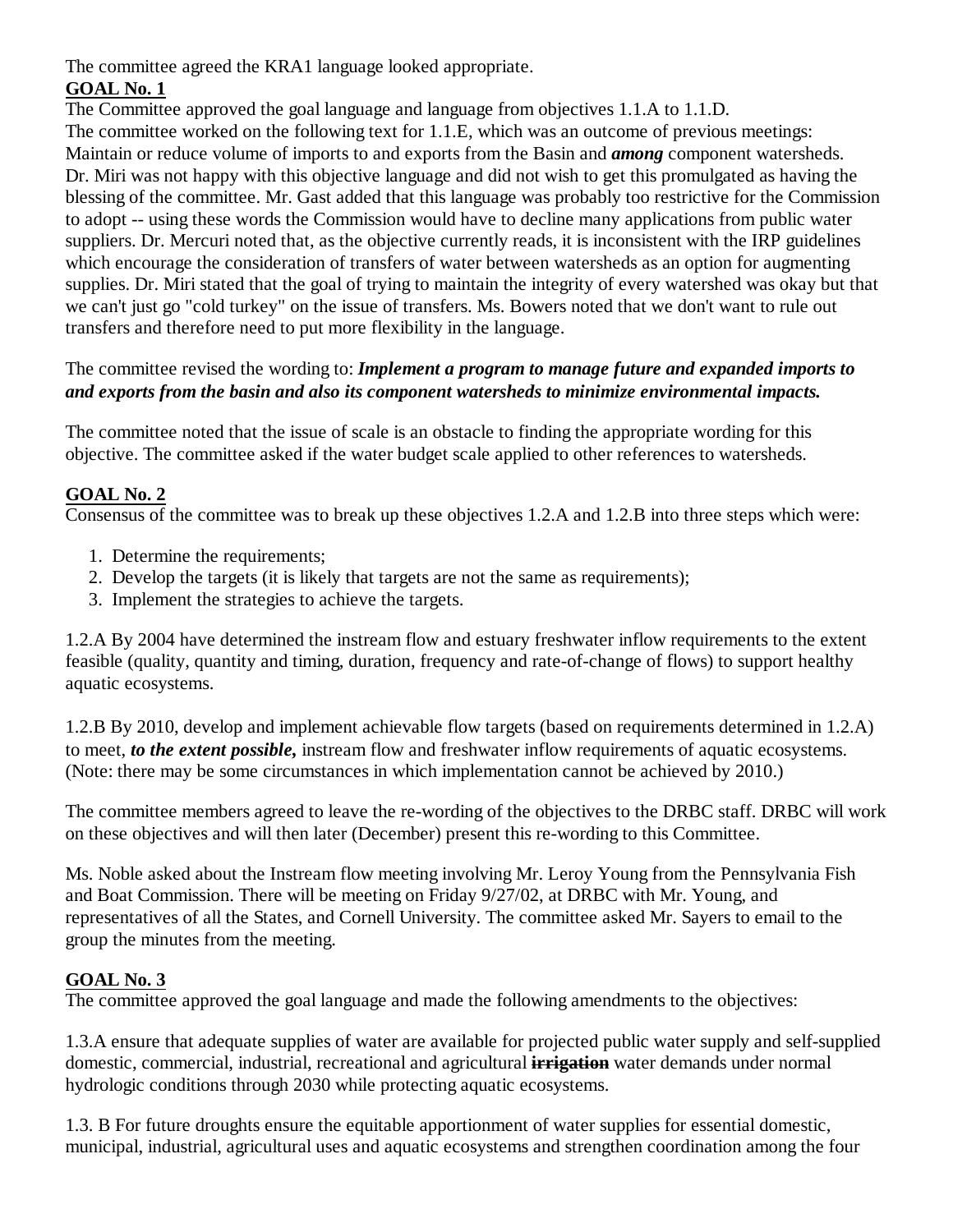#### states, *Federal Agencies,* and DRBC.

The committee noted some ambiguity in the language of objective 1.3.D:

Implement best practices to reduce per capita water demand, giving priority to projects that do not take water from and return water to the same source (i.e., watershed transfers and withdrawals with substantial consumptive use).

The committee asked staff to reword the objective. (The reworded language is shown in the attached goals and objectives sheet.) Furthermore, the committee pondered the distinction between consumptive and depletive water use; DRBC staff was tasked with investigating this issue. (See Clarification Issues document.)

1.3.E By 2020, increase the beneficial use of reclaimed water by 250 million gallons per day. The committee suggested that DRBC staff review this target and date. Another suggestion included a glossary for terms that will be used in the Comp Plan.

#### **LUNCH 12:15 p.m. - 12:45 p.m.**

Jessica Sanchez presented the committee with copies of information that had been sent out to council members to address questions relating to Comp Plan and advisory committee purpose. Included in this was the cover letter from Carol Collier, the resolution from the Commissioners establishing a Watershed Advisory Council, the role of the Council, scope of the development process, and a copy of the ground rules.

#### **DRBC Flow Management Study**

Dr. Tortoriello of DRBC staff presented the following report:

- 1. Dr. Tortoriello wishes to make everyone aware of what the Flow Management Committee will be getting involved with in the future. He noted that the Flow Management Strategy Report which has been ongoing for a couple of years is near to completion of a final draft.
- 2. Dr. Tortoriello outlined the involvement of the Flow Management Committee in the Comprehensive Plan and with The Nature Conservancy.
- 3. To the Flow Committee, flow management has been focused on water supply and drought operation issues -- more than instream needs for aquatic life. Therefore, it is important that the Flow Management Committee and WMAC work together to look at all the issues. The Nature Conservancy has expressed a desire to work together with the committees and the Commission.
- The Flow Management Study looked at a total of 13 reaches, which included the upper basin and the 4. lower basin including the estuary (reaches that are described in the matrix presented).
- 5. Dr. Tortoriello stated that Irene Brooks had asked the Flow Management Committee to come up with a flow chart to see what issues arising from this report could be looked at and/or considered by the Flow Management Committee. Dr. Tortoriello thought that WMAC should be invited to participate in this process.
- 6. Some of the major issues in the upper basin, besides water supply, are minimal flows, fishery issues, habitat issues and recreational issues. (Matrix handout was discussed.) These issues will probably be recommended to be looked at by the Flow Management Report (preliminary report).
- 7. Part of the next step is to determine where this committee, as well as Flow Management, thinks we should be going, and when. A suggestion was made for a joint meeting between the WMAC and Flow Management Committee on the objectives.
- 8. Discussion ensued regarding what help the WMAC can provide for these issues.
- Ms. Bowers asked the committee if they would like to have part of the WMAC agenda in December be 9. a discussion/presentation on the Flow Management Report and have some opportunity for discussion on these issues.

# **4. Management Strategies**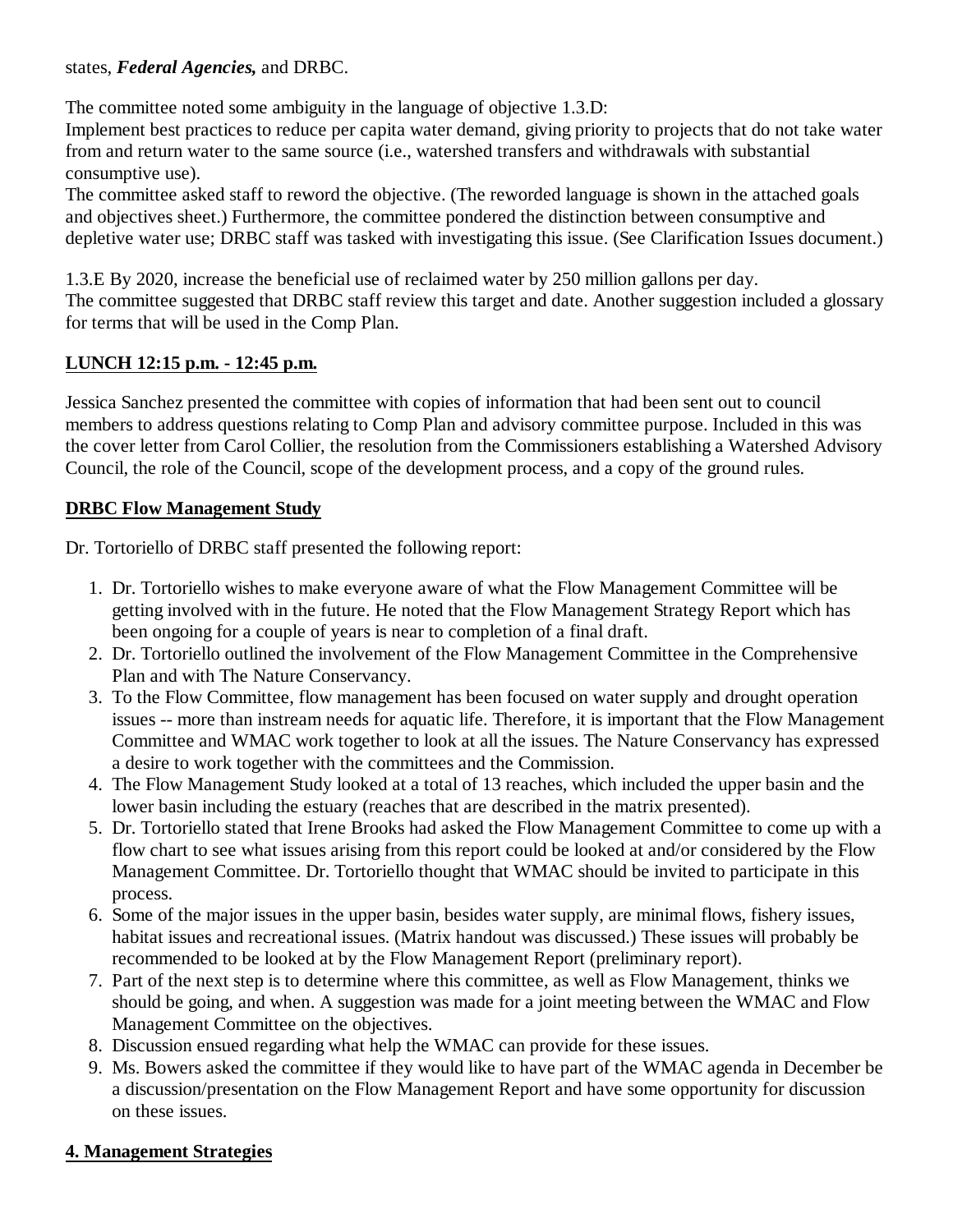The following Management Strategies were reviewed by the committee:

# 1.1.A

Some amendments were made to the existing language (see the accompanying management strategy document). The committee agreed that further management strategies (or steps) were necessary to meet the water budget objective.

Ms. Bowers noted that a further step should be added: *Complete and publish the water budgets, make available on the web.*

A further step is to: *develop and maintain the water budget database.* This effort should be coordinated with DRBC Information Services branch.

Discussion of management strategies paused while Ms. Bush of DRBC staff responded to some of the Committees concerns regarding the purpose of the Comp Plan.

# **DISCUSSION:**

The committee asked Ms. Bush to give her understanding of the purpose of the Comp Plan. Ms. Bush said that the document the committees are working on is a guidance document for all entities in the basin, from which they can take policy guidance -- "one point of light." This could serve as both the basin wide and also the DRBC Comp Plan. Ms. Bush added that the WAC was created because the Commission needed guidance in what its comprehensive plan should look like if it's to guide the Commission for the next 20 or 40 years. Ms. Bowers noted that that interpretation was different to that which she heard at the initial meetings, which was that this is not the DRBC Comp Plan - this is a plan for the basin - a guiding document for others to use to guide their own policy direction, but not to adopt as their own Comp Plan. Ms. Bowers added that it appears, to the committee, that there has been a change of purpose in the intended function of this plan. Ms. Bush used the example of Cornog Quarry to illustrate her point. If the Commission had not approved the project what could they have pointed to in their current CP? Very little in the CP is inconsistent with the Cornog project. The Comp Plan in development is more comprehensive than DRBC's current Comp Plan and, therefore, the DRBC may wish to adopt this.

In general the committee was skeptical of the single plan approach. Ms. Bowers urged Ms. Bush to take back the comments of the committee to DRBC staff and clarify the situation. Ms. Bowers added that DRBC should make sure it is communicated and clear to everybody else who is involved in the process what the intent is now. Ms. Bowers thanked Ms. Bush for her participation in today's meeting.

Ms. Bowers noted that there were three significant technical issues not yet addressed in the plan: - when we should use surface water and when we should use ground water. Ms. Bowers believes there is too much of an emphasis on going to surface water when ground water is completely viable.

- a requirement for doing an objective alternatives analysis, and then choose best one.

- effects of cumulative impacts.

Mr. Gast noted that efforts are made to look at cumulative impacts through issues such as passby flow requirements.

It was suggested to add two strategies under1.1.D:

# *- Develop guidance and criteria for developing ground water versus surface water versus conjunctive use.*

# *- Develop a methodology for evaluation of alternatives for new sources.*

Consideration needs to be given to cumulative impacts of total withdrawals, which have not been made explicit.